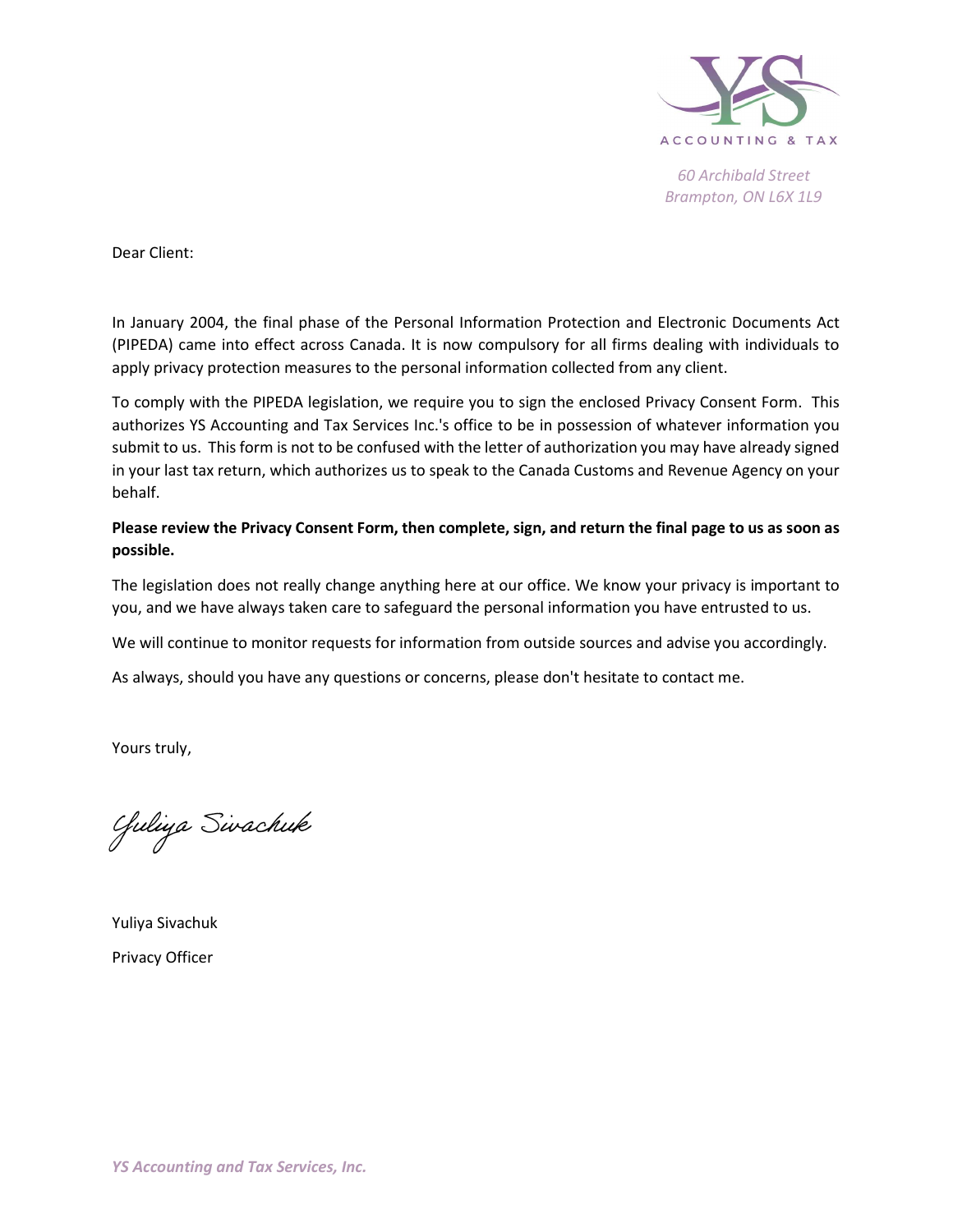

## PRIVACY POLICY

### Explanation: For Collection, Use, and Disclosure of Personal Information

Please complete, sign, and return the final page to our office, or email it to info@ysaccountingtax.ca

We understand the importance of protecting your personal information. This commitment to client service and protection, along with the responsibility of your personal information, has always been one of our highest priorities. This level of service continues unchanged by the January 2004 implementation of federal and provincial privacy laws. Known as the federal Personal Information Protection and Electronic Documents Act (PIPEDA), this federal law applies to the collection, use, and disclosure of personal information in the course of daily business activities throughout Canada.

To help you understand how we address the legislation, we have outlined below how we use and disclose your personal information.

The office of YS Accounting and Tax Services Inc (which includes YS Accounting and Tax Services, Inc and those persons engaged by the company to provide services on your behalf) in undertaking the preparation and completion of your personal and corporate tax returns will collect, utilize and disclose personal information solely for the purposes identified below. (SEE SCHEDULE 1)

"Personal information" refers to distinguishing information about you as an individual. We are obligated to provide precise information to the government in order to access your personal file and to prepare your personal or corporate tax returns. The information we are required to impart, in order to effectively administer your account, includes but is not limited to the following: name, address, telephone number, social insurance number, marital status, income, independent information, employment history, medical expenses, and tuition. We may collect this personal information directly from you or from your authorized representative.

It is your choice to provide us with personal information. The degree of service we are able to provide will be determined by the nature and extent of the information you give us. Our effectiveness may likewise be limited by your decision to withhold consent to the collection, use, and release of such information.

All staff members who access your personal information are aware of the sensitive nature of the information you have disclosed to us. They are trained in the appropriate uses and protection of that information and have signed a confidentiality agreement.

According to PIPEDA, each Canadian business must have a Privacy Information Officer. YS Accounting and Tax Services, Inc. is the designated representative for our office.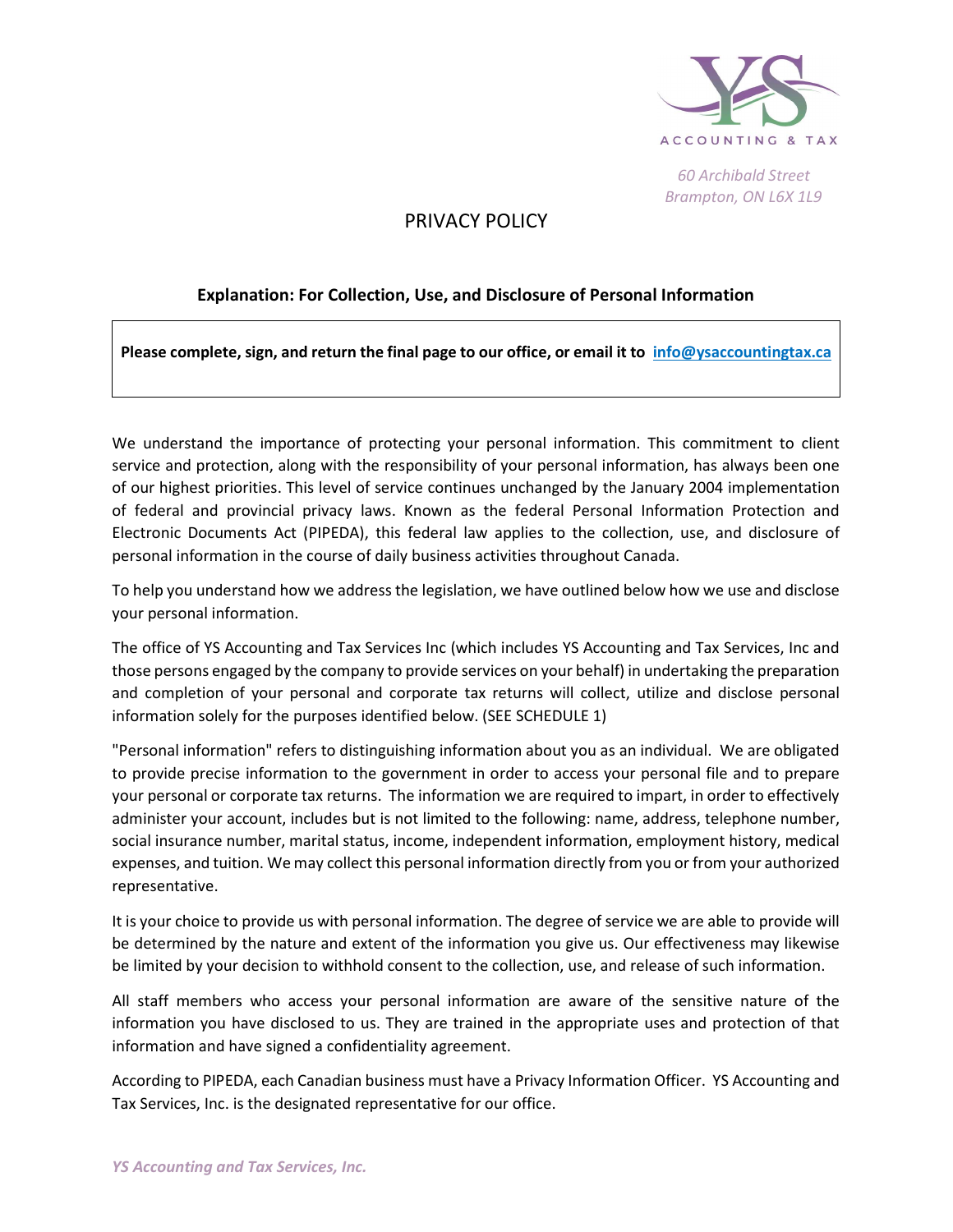

# SCHEDULE 1

Our office collects only pertinent information about you. This information is used for the purposes illustrated below:

- To complete your personal and corporate tax requirements
- To assist with tax planning, tax disputes, compliance reviews, and estate planning
- To develop business plans, forecasts, and budgets
- To develop financial operating policies and procedures
- To fulfill requirements for compensation and other business matters
- To communicate with Canada Customs and Revenue Agency (CRA) on your behalf at your request
- To ensure that our policy protocols comply with privacy legislation standards of our regulatory body, the Institute of Chartered Accountants of Ontario, and the law
- To update our records as required
- To identify optimum choices and ensure the continuous, high-quality service we currently provide
- To allow us to maintain communication and contact with you concerning your ongoing tax requirements
- To handle ongoing concerns on your behalf
- To permit us to invoice you for tax services on a timely basis and to collect unpaid accounts

### THE TEN PRIVACY PRINCIPLES

1. Accountability

The office of YS Accounting and Tax Services, Inc. is responsible for maintaining and protecting its database of client information. To fulfill this mandate and to assure our compliance with the privacy principles, YS Accounting and Tax Services, Inc. has been designated as Privacy Officer. YS Accounting and Tax Services, Inc. and staff will ensure comparable levels of protection when using third-party firms to process personal client information.

2. Identifying Purposes

The office of YS Accounting and Tax Services, Inc. will identify the purpose for collecting the data from its clients at the same time of collection.

3. Consent

Clients must give informed consent to the collection, use, and disclosure of information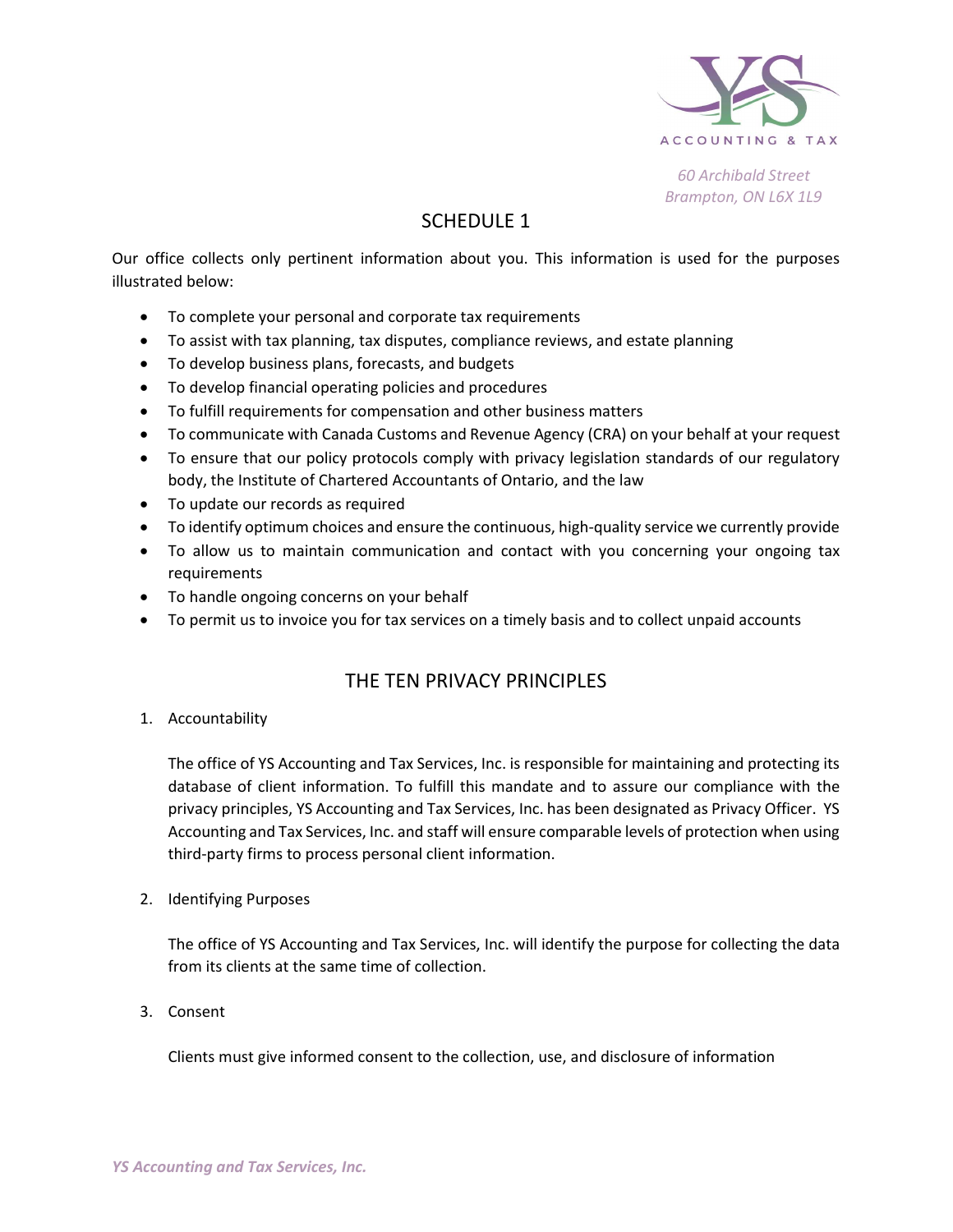

4. Limiting Collection

The client information collected must be relevant to the preparation and completion of personal and corporate tax returns. This information will be collected in an impartial and legally recognized method.

5. Limiting Use, Disclosure, and Retention

Client information may only be used or disclosed for the purpose for which it has been collected, unless otherwise directed by the client or when required or permitted by law. Such information will only be retained for the duration required to fulfill client obligations and regulations specified by the CRA.

6. Accuracy

Client information is maintained in as accurate, complete, and current form as is necessary to fulfill the purposes for which it is to be used. The clients are expected to provide the firm with updated information on a timely basis.

7. Safeguarding Customer Information

Client data is protected by security safeguards, which are reasonable and appropriate to the sensitivity of the information.

8. Openness

The office of YS Accounting and Tax Services, Inc. is required to provide to its clients the privacy policies and practices that apply to the management of client information.

9. Client Access

Client must be informed of the existence, use, and disclosure of their information and given access to this information upon request. Clients are entitled to verify the accuracy of their information and to request to have it amended where appropriate.

10. Handling Customer Complaints and Suggestions

Questions or inquiries regarding the privacy principles outlined above or about our practices may be directed to YS Accounting and Tax Services, Inc. in her capacity as Privacy Officer.